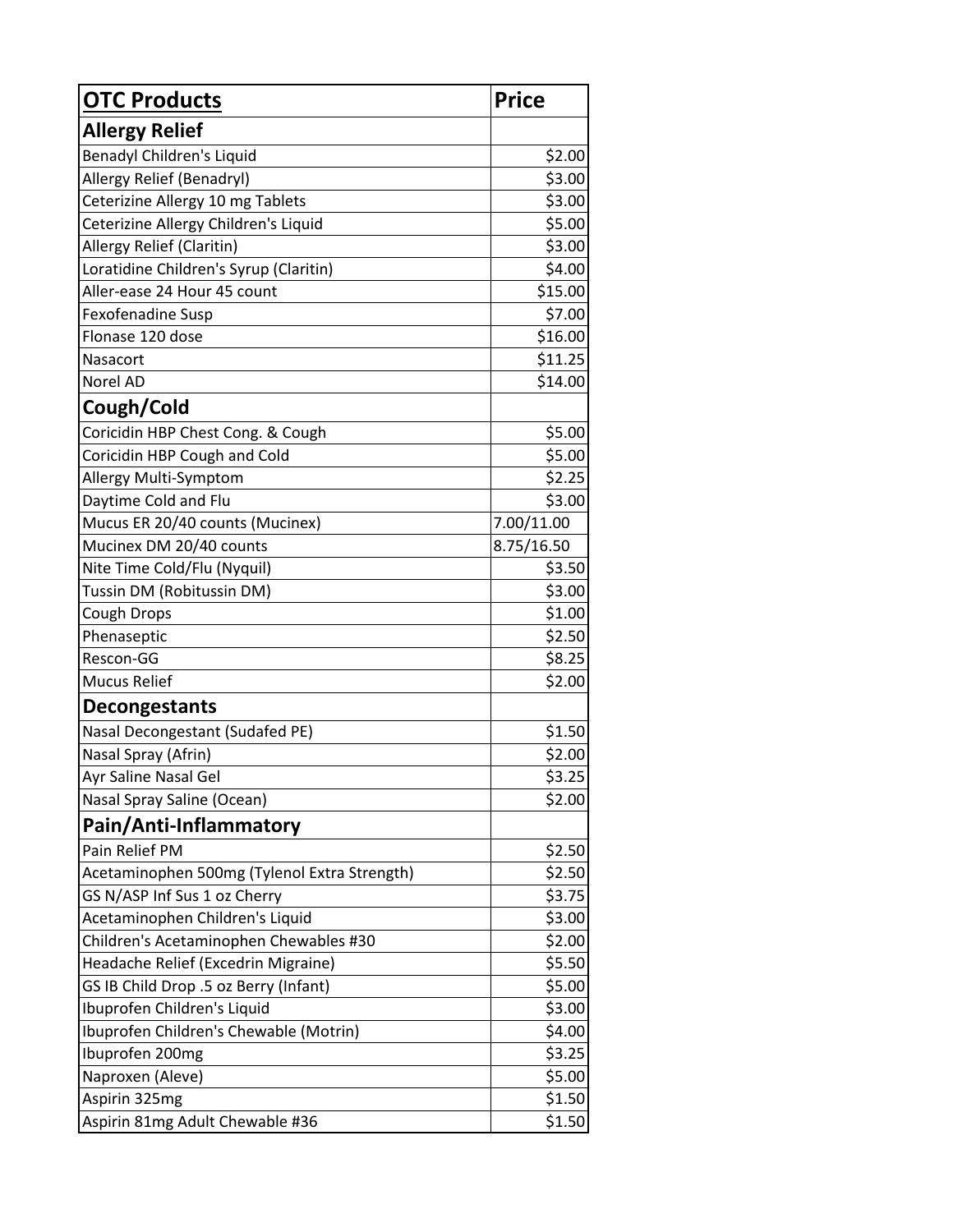| Aspirin 81mg Enteric Coated #120      | \$2.00  |
|---------------------------------------|---------|
| <b>Mobisyl Cream</b>                  | \$11.00 |
| Antacids/Acid Reducers/Stomach Relief |         |
| Omeprazole #42 (Prilosec)             | \$20.00 |
| Lansoprazole #42                      | \$20.00 |
| nexium OTC 28 CT                      | \$18.00 |
| Ranitidine 75mg (Zantac)              | \$2.75  |
| Zegerid OTC                           | \$24.00 |
| Antacid (Maalox)                      | \$2.50  |
| Antacid (Mylanta)                     | \$2.50  |
| <b>Antacid Tablets (Tums)</b>         | \$2.75  |
| Famotidine (Pepcid)                   | \$4.00  |
| Milk of Magnesia                      | \$2.50  |
| Pink Bismuth (Pepto Bismol)           | \$2.50  |
| Stomach Relief Tablets (Pepto Bismol) | \$2.00  |
| Simethicone 80mg                      | \$2.50  |
| <b>Infant Simethicone Drops</b>       | \$2.50  |
| Anti-Nausea Liquid (Emetrol)          | \$2.00  |
| Equalactin                            | \$6.00  |
| <b>Hemorrhoid Relief</b>              |         |
| Hemorrhoidal Cream                    | \$3.00  |
| <b>Hemorrhoidal Ointment</b>          | \$3.00  |
| <b>Hemorrhoidal Suppositories</b>     | \$3.00  |
| Laxatives/Stool Softners/Probiotics   |         |
| Laxative Tablets (Dulcolax)           | \$2.00  |
| Florastor 250mg (adult)               | \$14.00 |
| Stool Softner (Colace)                | \$2.75  |
| Florastor Kids #20                    | \$14.00 |
| <b>Floranex Granules</b>              | \$6.00  |
| Generic Miralax 80z.                  | \$7.25  |
| Align 28CT                            | \$19.00 |
| 4x Probiotic                          | \$13.50 |
| VSL (Refrigerated)                    | \$39.00 |
| Gs Laxative Plus 100 Overnight        | \$3.00  |
| <b>Anti-Diarrheal</b>                 |         |
| Anti-Diarrheal (Imodium AD)           | \$2.50  |
| Anti-Diarrheal Liquid                 | \$3.00  |
| <b>Electrolyte Solution</b>           | \$3.50  |
| <b>EYE CARE</b>                       |         |
| <b>Refresh for Contacts</b>           | \$5.00  |
| <b>Refresh Tears</b>                  | \$8.00  |
| Refresh optive                        | \$9.50  |
| Muro128                               | \$16.00 |
| Ketotifen Eye (Alaway)                | \$7.00  |
| Refresh Liquigel Drops                | \$8.00  |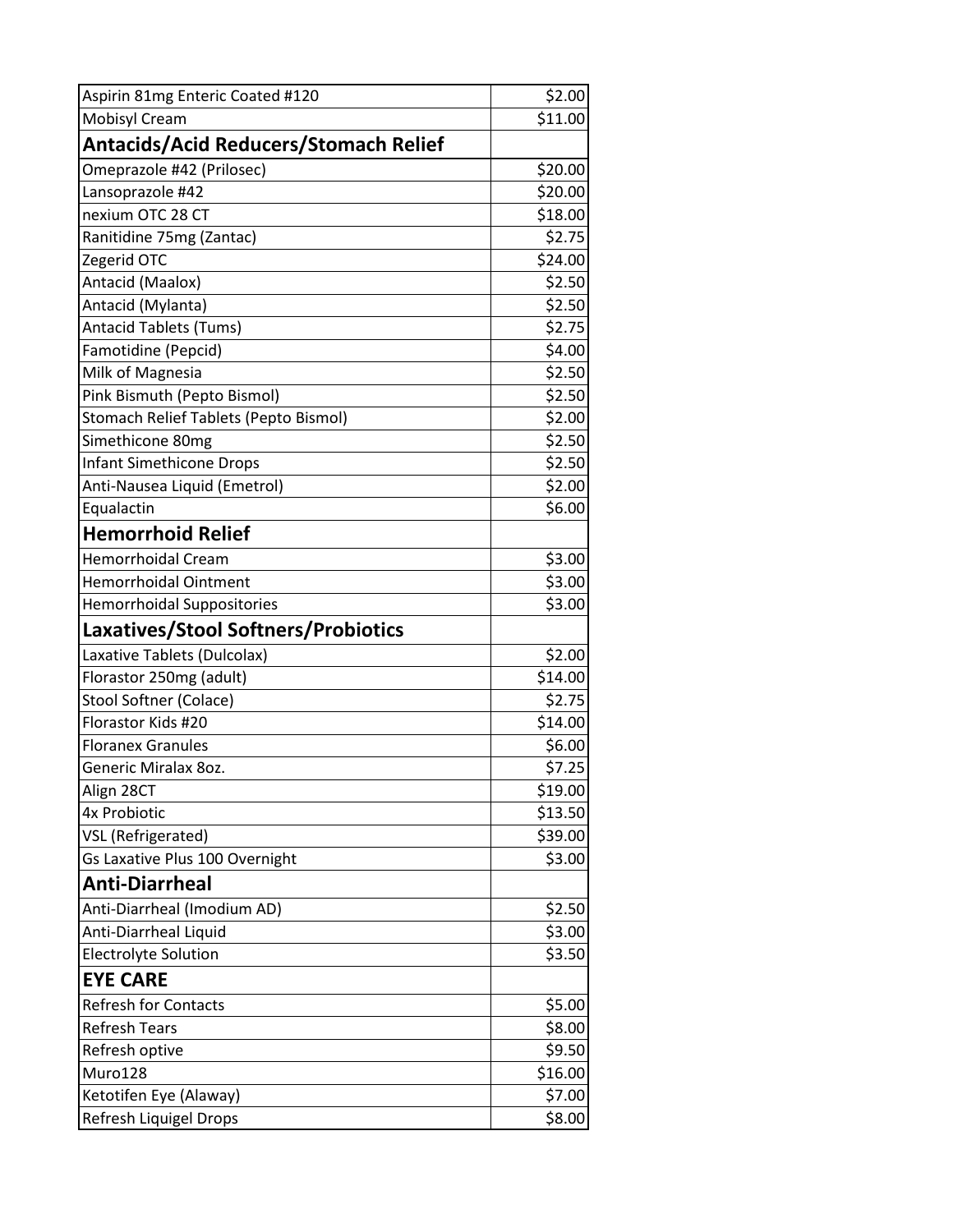| Refresh Plus indv. Vials #50           | \$13.00 |
|----------------------------------------|---------|
| Multi-Purpose Solution (No Rub)        | \$3.00  |
| <b>Visine For Contacts</b>             | \$4.00  |
| Sodium Chloride Eye Drops              | \$7.00  |
| <b>Artificial Tears</b>                | \$2.00  |
| <b>Systane Contacts</b>                | \$8.00  |
| <b>Vitamins/Supplements</b>            |         |
| Women's Vitamin (One-A-Day)            | \$5.50  |
| Men's Vitamin (One-A-Day)              | \$7.50  |
| Multiple vitamins                      | \$3.25  |
| Century mature 50+                     | \$6.00  |
| <b>Children's Chewable Vitamins</b>    | \$4.00  |
| Calcium with Vitamin D                 | \$6.00  |
| <b>Iron Tablets</b>                    | \$4.00  |
| Fergon                                 | \$6.00  |
| Glucosamine/Chondroitin                | \$7.50  |
| Maximum D3                             | \$4.25  |
| Slow-Fe                                | \$12.00 |
| Niacin                                 | \$7.25  |
| <b>Mouth Pain</b>                      |         |
| Abreva Cold Sore                       | \$10.00 |
| <b>Biotene Mouthwash</b>               | \$5.00  |
| <b>Anti-Itch Topicals</b>              |         |
| Caladryl Clear                         | \$4.25  |
| <b>Hydrocortisone Cream</b>            | \$2.00  |
| Diphenhydramine cream 2% (Benadryl)    | \$2.00  |
| <b>Moisturizing Topicals</b>           |         |
| Hydrophor Ointment (Aquaphor)          | \$8.50  |
| Minerin Cream (Eucerin)                | \$4.00  |
| Cetaphil Moisture Lotion               | \$10.00 |
| Cetaphil Skin Cleanser                 | \$10.00 |
| <b>Antibiotic Topicals</b>             |         |
| <b>Bacitracin Antibiotic Ointment</b>  | \$2.25  |
| Triple Antibiotic Ointment (Neosporin) | \$3.25  |
| <b>Athlete's Foot Cream</b>            | \$3.75  |
| <b>Diabetic Supplies</b>               |         |
| Alcohol Swabs #100                     | \$1.50  |
| Keto-Diastix                           | \$19.50 |
| <b>Accu-Check Aviva Plus Meter</b>     | \$13.00 |
| FreeStyle Lancets                      | \$8.00  |
| <b>Microlet Lancets</b>                | \$8.00  |
| Dex-4                                  | \$2.00  |
| <b>Psoriasis/Eczema Treatments</b>     |         |
| DermaZinc Cream                        | \$11.50 |
| DermaZinc Shampoo                      | \$9.00  |